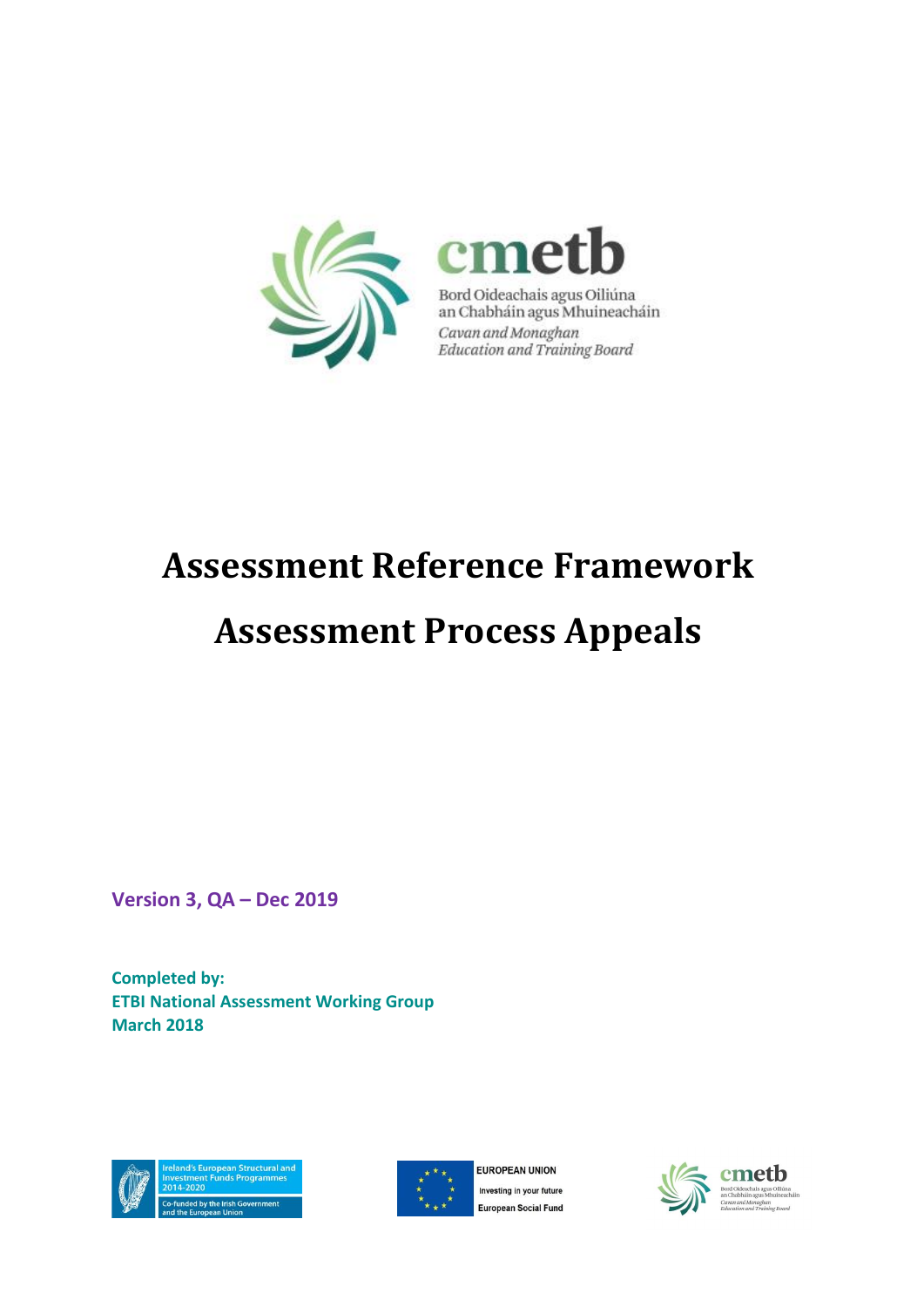## **Contents**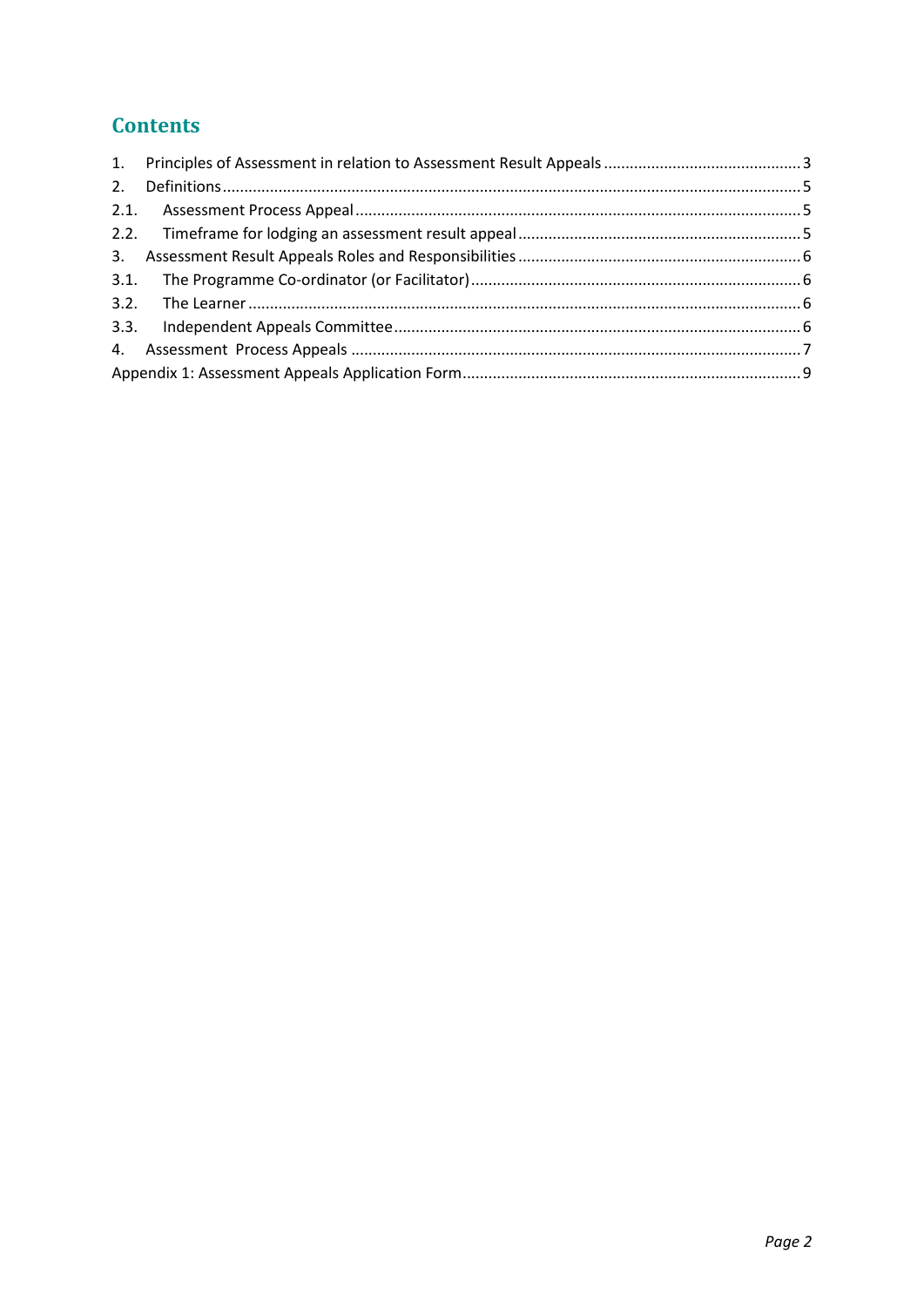# <span id="page-2-0"></span>**1. Principles of Assessment in relation to Assessment Process Appeals**

Quality assured assessment ensures that in criterion referenced assessment "learners are assessed and the assessment judgment is made based on whether the learner has reached the required national standards of knowledge, skill and competence for the award" (QQI, 2013 p.5). Central to quality assured assessment is the assumption that learners are assessed in a fair and consistent manner in line with the award standard. Quality assured assessment ensures adherence to the principles of assessment.

The following sets forth the principles of assessment which apply to this document: these principles are based on the QQI (2013) principles for assessment.

1. Validity

Validity is a fundamental assessment principle ensuring that an assessment measures what it is designed to measure: the relevant standard of knowledge, skill or competence required for an award should be assessed.

Validity in assessment occurs when:

- Assessment is fit for purpose (i.e. a practical assessment assesses a practical skill)
- Learners can produce evidence which can be measured against the award standard
- Assessors can make accurate assessment decisions
- Assessment is accessible to all candidates who are potentially able to achieve it

#### 2. Reliability

Reliability in assessment ensures that assessment measurement is accurate: the knowledge, skills and competence which the assessment measures should produce reliable and accurate results. Reliability in assessment ensures that results are consistent under similar conditions. Reliability in assessment occurs when:

- The assessment is based on valid assessment techniques
- Assessment conditions are consistent
- Learner evidence is reliable
- Results are consistent across various assessors, contexts, conditions and learners over time.

#### 3. Fair

Fairness in assessment supports the validity and reliability principles and provides equal opportunity to all learners. Fairness in assessment ensures learners have access to appropriate resources/equipment in assessment; assessment design and implementation are fair to all learners; and policies and procedures exist to ensure fair assessment of learners.

4. Quality

Quality in assessment ensures that all assessment processes are quality assured.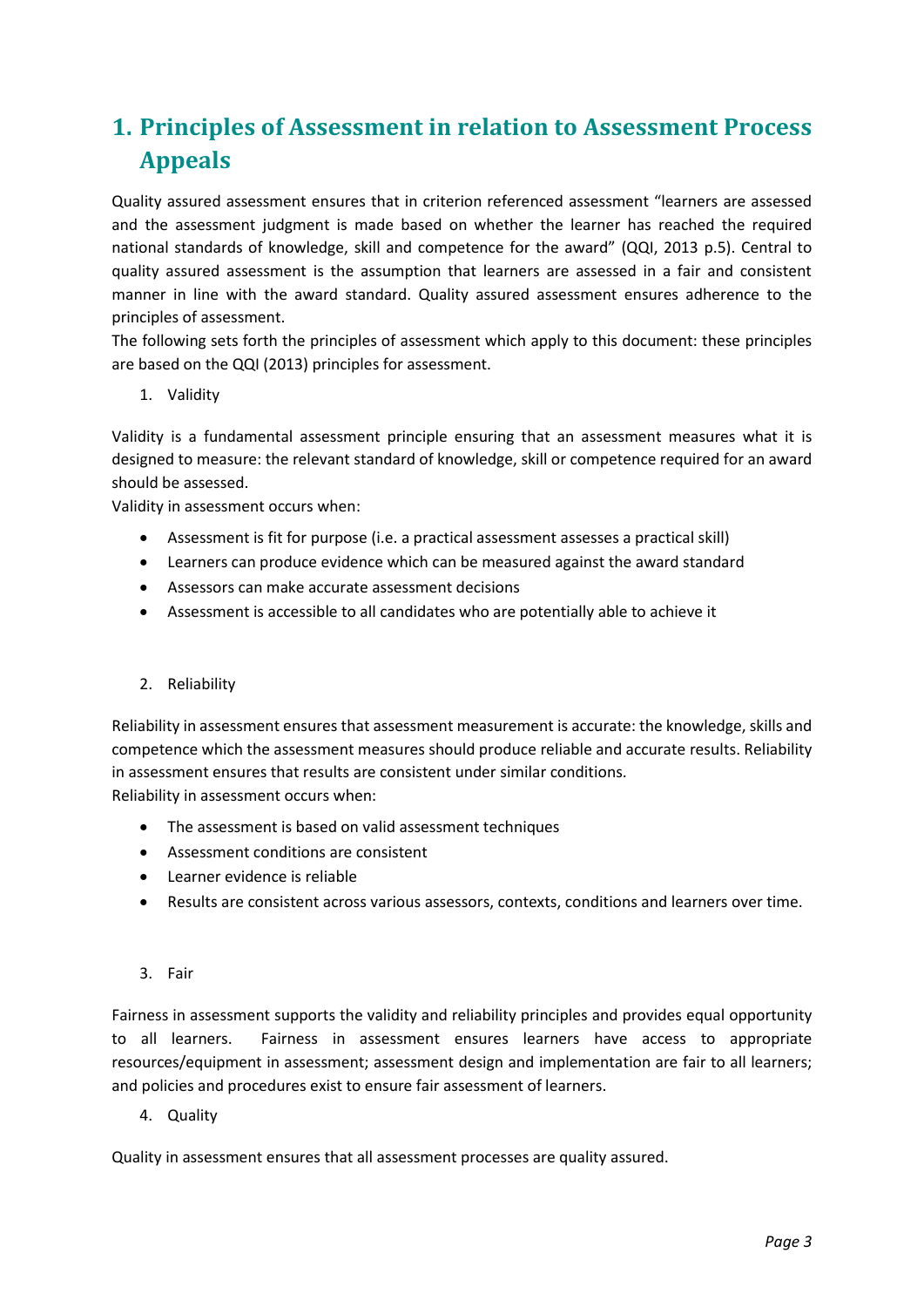#### 5. Transparency

Transparency in assessment ensures that assessment policy and procedures provide clarity to all relevant stakeholders.

Based on QQI Principles for Assessment (QQI, 2013)

Learners have the right to appeal the assessment process within a specified timeframe. In order to ensure adherence to the principles of assessment, the following process should be followed in relation to assessment process appeals. This will thus ensure that assessment is fair for all learners along with being reliable and consistent across ETBs, programmes and modules.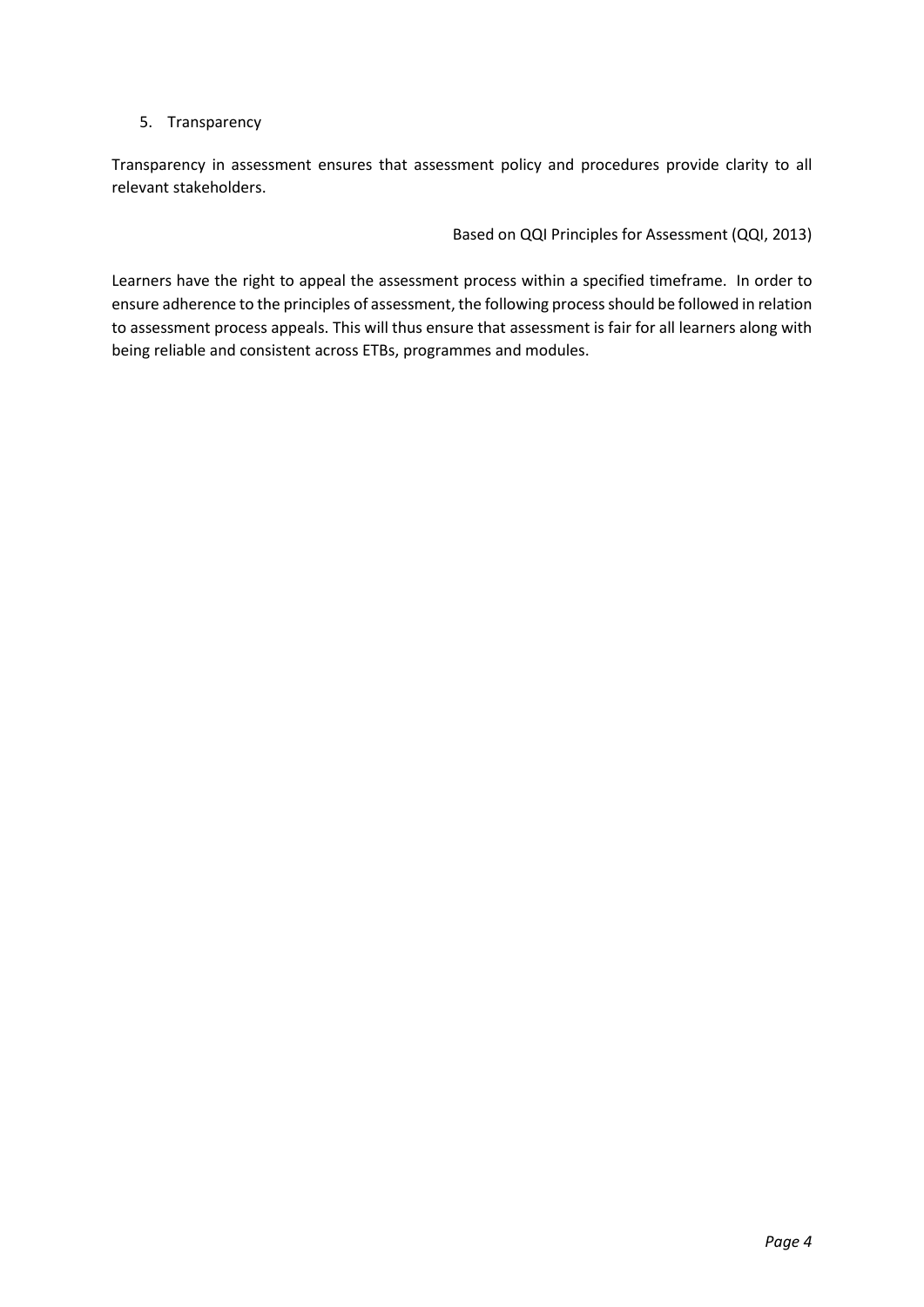## <span id="page-4-0"></span>**2. Definitions**

## <span id="page-4-1"></span>**2.1. Assessment Process Appeal**

An assessment process appeal refers to the appeal by a learner to the provider based on the assessment conditions and/or process: the learner believes the assessment conditions and/or process negatively impacted his/her assessment performance.

## <span id="page-4-2"></span>**2.2. Timeframe for lodging an Assessment Process Appeal**

Assessment Process Appeals should be made within **ten** (**10) working days** of the issuing of results.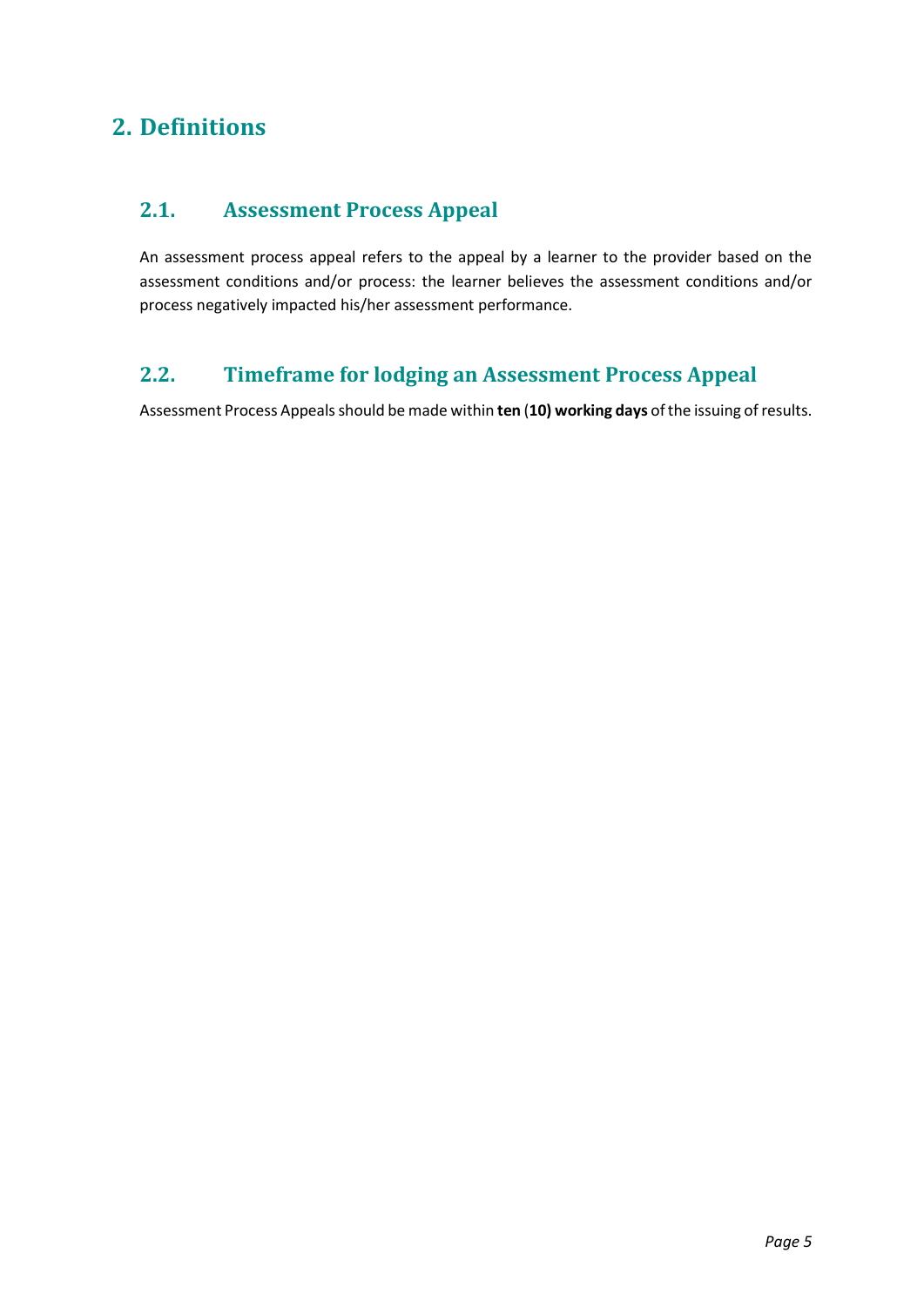# <span id="page-5-1"></span><span id="page-5-0"></span>**3. Assessment Process Appeals Roles and Responsibilities 3.1. The Programme Co-ordinator (or Facilitator)**

The Programme Co-ordinator (or facilitator) must:

- Ensure that all learners are made aware of:
	- o the grounds for making an appeal (assessment result appeal and assessment process appeal)
	- o the maximum time allowed to lodge an appeal
- Communicate the deadline date for requesting an appeal to the learner. Learners may not appeal after this date.
- Communicate the CMETB policy on secure storage and disposal of assessment evidence
- Receive the appeal application from the learner
- Submit Assessment Process Appeals Application Form to the Independent Appeals Committee
- Inform the awarding body of the result change (if successful)
- Inform the learner of the outcome of the appeals application.

### <span id="page-5-2"></span>**3.2. The Learner**

If a learner wishes to appeal an assessment process, the learner must:

- Note the grounds for appeal
- Note the timeframe for appeal (see Section 2.2)
- Lodge an appeal (with fee if applicable) (see Section 4).

### <span id="page-5-3"></span>**3.3. The Independent Appeals Committee**

The Independent Appeals Committee must:

- Examine the learner appeal
- Investigate whether relevant assessment procedures were followed
- Make a decision on the appeal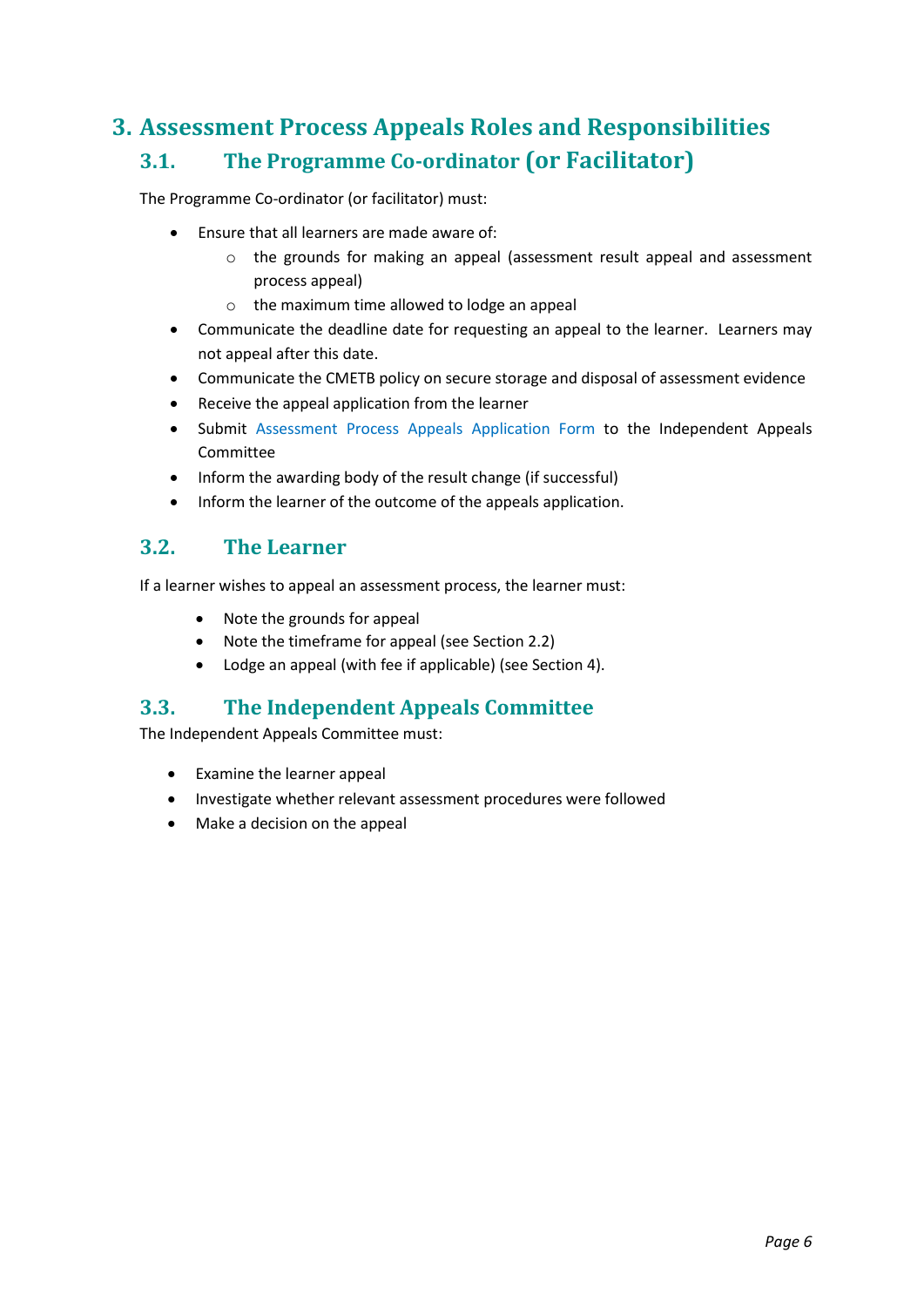# <span id="page-6-0"></span>**4. Assessment Process Appeals**

#### **Note:**

- **The learner is notified by the Centre of the deadline for appeals within the given assessment period.**
- **CMETB will endeavour to complete all appeals within a reasonable timeframe twenty (20) working days on receipt of appeal. Every effort should be made to process the application as promptly as possible, especially if CAO/other deadlines may be impacted.**

Examples for activating the process appeals procedure (this list is not exhaustive):

- a) The Assessment regulations were not properly implemented
- b) The regulations did not adequately cover the learner's circumstances
- c) There is evidence of irregularity in the conduct of assessment which might have affected the outcome

Where possible, the learner discusses the appeal application with the Learning Practitioner and/or Programme Co-ordinator (or facilitator) and examines grounds for appeal and timeframe before proceeding.

The following process outlines the steps involved in an assessment process appeal.

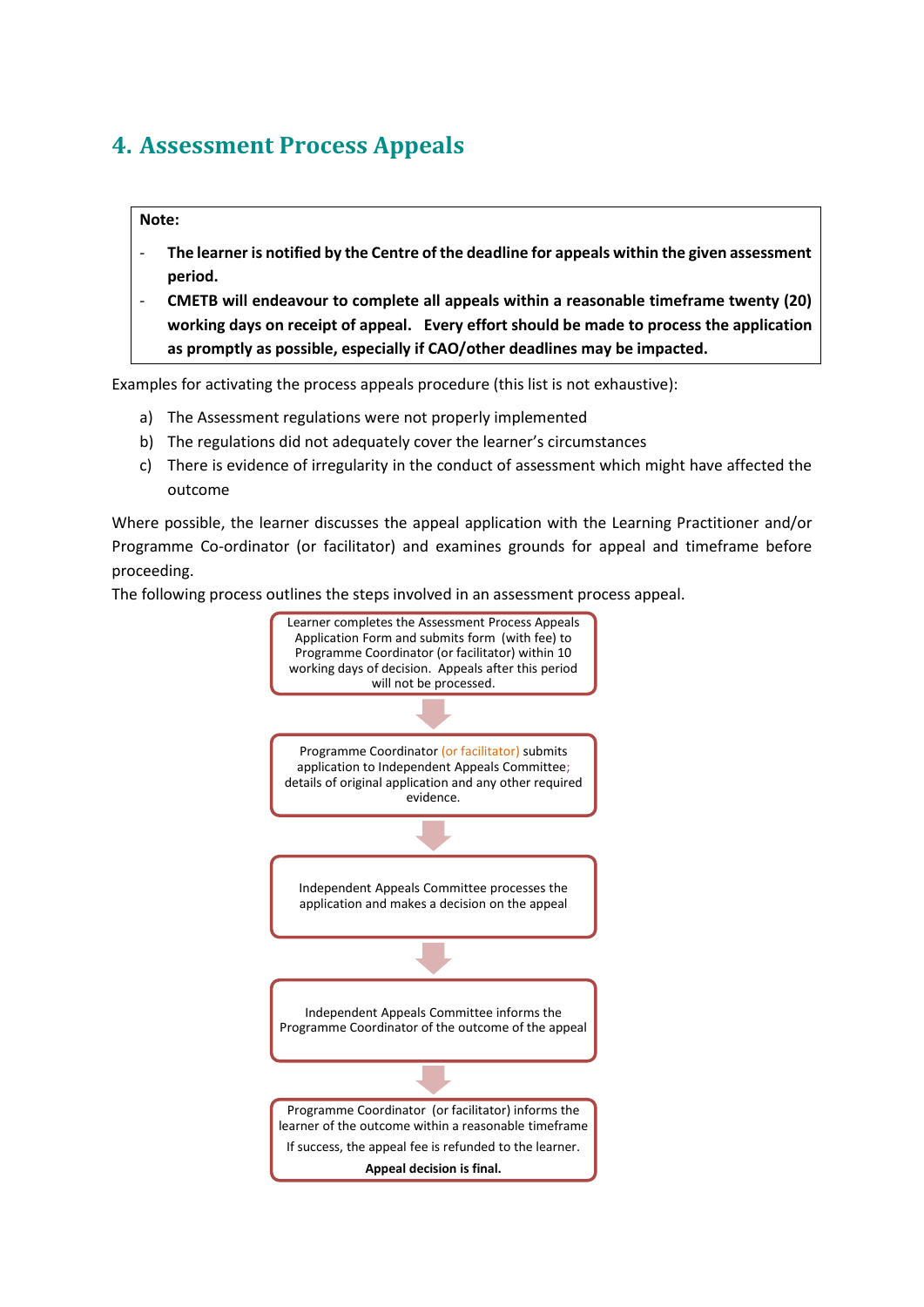## **References**

QQI (2013) Quality Assuring Assessment Guidelines for Providers. Available at:

[http://www.qqi.ie/Downloads/Quality%20Assuring%20Assessment%20-](http://www.qqi.ie/Downloads/Quality%20Assuring%20Assessment%20-%20Guidelines%20for%20Providers%2C%20Revised%202013.pdf) [%20Guidelines%20for%20Providers%2C%20Revised%202013.pdf](http://www.qqi.ie/Downloads/Quality%20Assuring%20Assessment%20-%20Guidelines%20for%20Providers%2C%20Revised%202013.pdf) [Accessed 28th February 2018]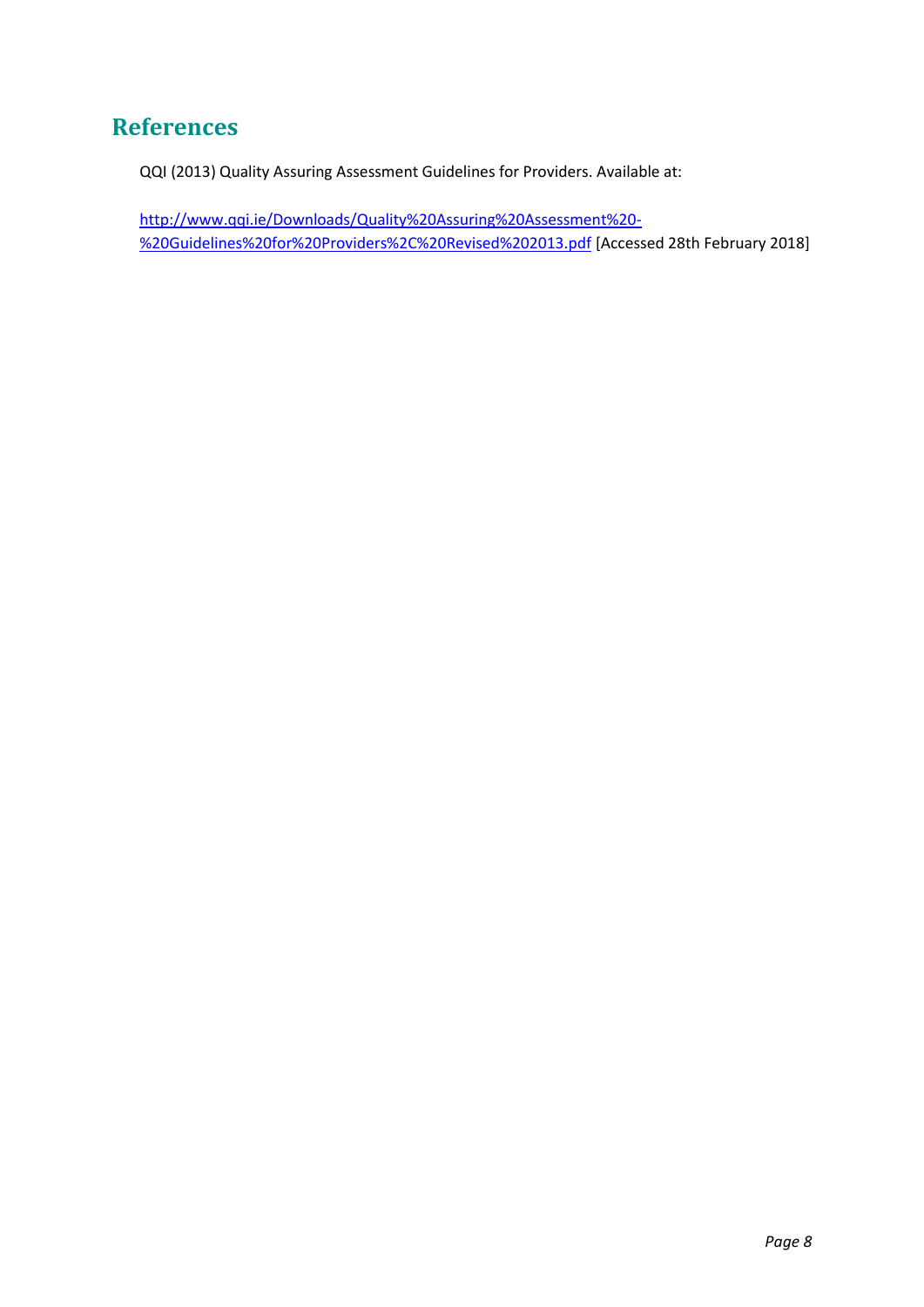# <span id="page-8-0"></span>**Appendix 1: Assessment Process Appeals Application Form**

This form may also be sent via email and typed (once signature is valid)

| Part A: To be completed by the learner and returned to the Programme Co-ordinator (or |  |  |  |  |
|---------------------------------------------------------------------------------------|--|--|--|--|
| facilitator) by a specified deadline                                                  |  |  |  |  |
| Centre Name:                                                                          |  |  |  |  |
| Learner Name:                                                                         |  |  |  |  |
| Learner Address:                                                                      |  |  |  |  |
| PPSN No:*mandatory                                                                    |  |  |  |  |
| Learner Number (if applicable):                                                       |  |  |  |  |
| Programme Code/Title:                                                                 |  |  |  |  |
| Are there impending deadlines which may need to be considered with<br>Yes/No          |  |  |  |  |
| this application: CAO Applicant/Other Applicant:                                      |  |  |  |  |
| If yes, please give details:                                                          |  |  |  |  |
|                                                                                       |  |  |  |  |

Please circle appropriate appeal:

| <b>Reasonable Accommodation in Assessment outcome</b>                              | Yes/No |  |  |  |
|------------------------------------------------------------------------------------|--------|--|--|--|
| Assessment Deadlines (short-term extension) outcome                                | Yes/No |  |  |  |
| Assessment Deadlines (compassionate consideration in extenuating                   | Yes/No |  |  |  |
| circumstances) outcome                                                             |        |  |  |  |
| Learner Assessment Malpractice outcome                                             | Yes/No |  |  |  |
| Other (please give details):                                                       | Yes/No |  |  |  |
|                                                                                    |        |  |  |  |
| Details of appeal application (please provide full details of reasons for appeal): |        |  |  |  |
|                                                                                    |        |  |  |  |
|                                                                                    |        |  |  |  |
|                                                                                    |        |  |  |  |
|                                                                                    |        |  |  |  |
|                                                                                    |        |  |  |  |

| Module | Module Title |       | Module   Original | Ground for Appeal |
|--------|--------------|-------|-------------------|-------------------|
| Code   |              | Level | Result            |                   |
|        |              |       |                   |                   |
|        |              |       |                   |                   |
|        |              |       |                   |                   |
|        |              |       |                   |                   |
|        |              |       |                   | Total Fee €       |

Candidates wishing to Appeal a process must complete this form and return to the Programme Coordinator (or facilitator), [Insert name and address of centre here], on or before xx/xx/xx.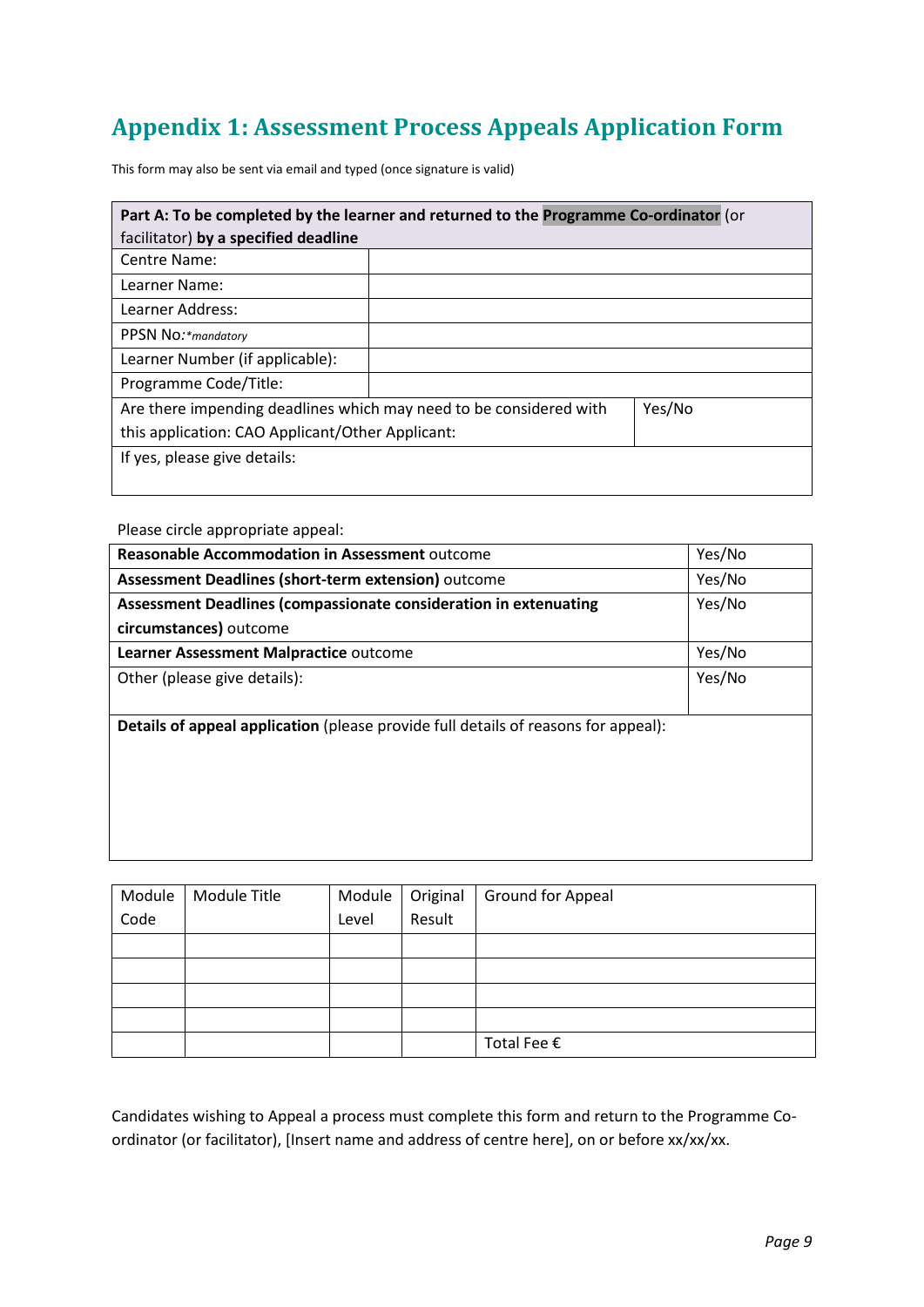Appeals received after this date will not be processed.

There is an administrative fee of €40 - per module (Y Number of modules x €40) result that you wish to appeal. This fee must be made payable to [Insert name of Centre here], Fee should be paid by EFT, cheque, postal order or bank draft. NO CASH accepted.

The outcome of the Appeal will be communicated directly to you in writing.

If successful the administrative fee of €40 per module will be refunded. Appeals will not be processed without payment of fee.

I can confirm that I have read and understand the appeals procedure including the grounds for appeal. I can confirm that I have enclosed a total fee of € xx.xx. This fee is refundable if the appeal is successful.

| Learner Signature: | Date: |
|--------------------|-------|
|                    |       |

Facilitators Signature: Date: Date:

Facilitators Name (Print):

| Office Use:                    |       |                                |
|--------------------------------|-------|--------------------------------|
| Total Fee Received: $\epsilon$ | Date: | <b>Facilitators Signature:</b> |